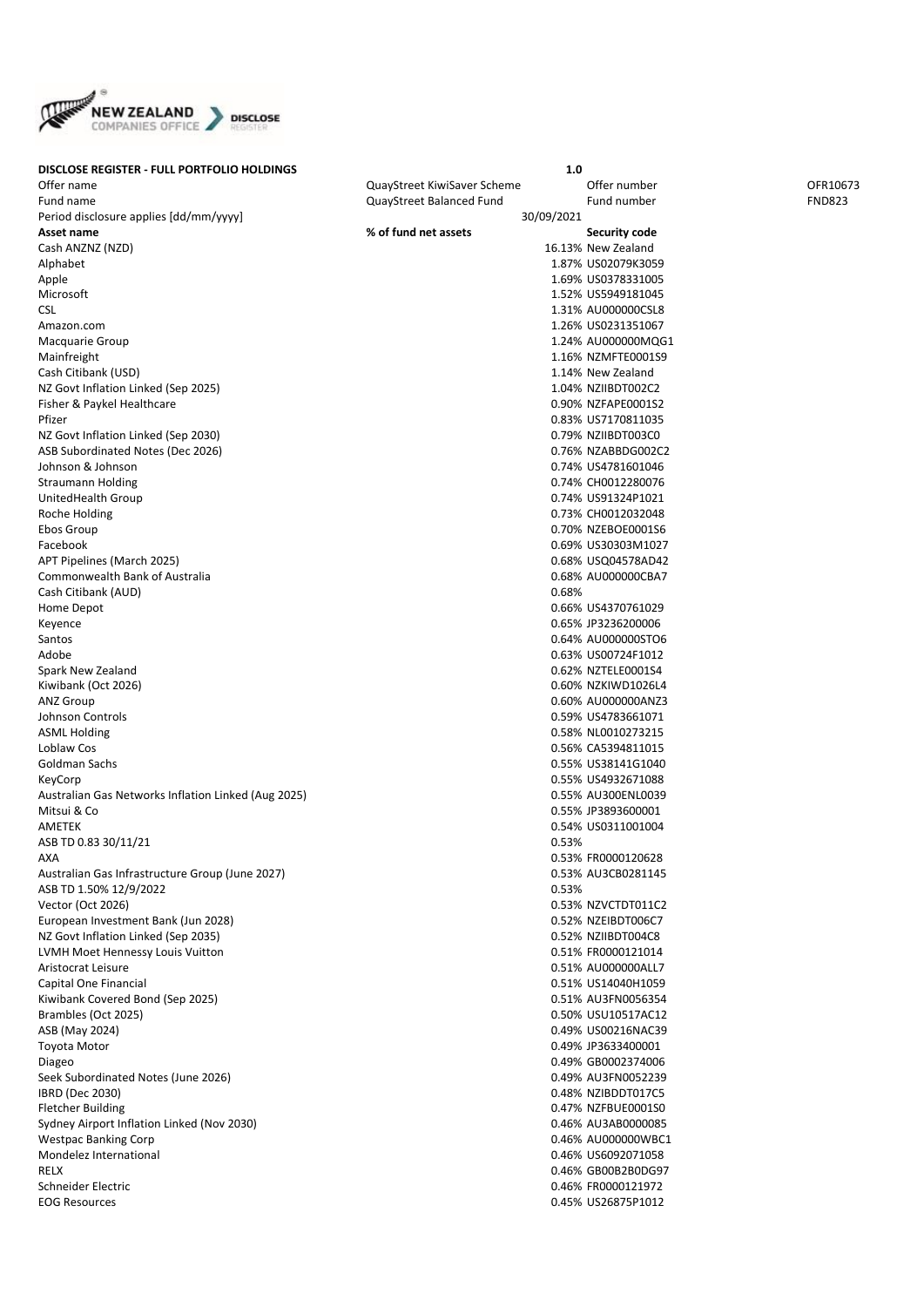Siemens 0.44% DE0007236101 Kimberly-Clark Corp 2012 12:00 12:00 12:00 12:00 12:00 12:00 12:00 12:00 12:00 12:00 12:00 12:00 12:00 12:00 1 JPMorgan Chase 2012 12:00 12:00 12:00 12:00 12:00 12:00 12:00 12:00 13:00 13:00 13:00 13:00 13:00 13:00 13:00 13:00 13:00 13:00 13:00 13:00 13:00 13:00 13:00 13:00 13:00 13:00 13:00 13:00 13:00 13:00 13:00 13:00 13:00 13:0 HubSpot 0.43% US4435731009 Genesis Energy (April 2025) **DETERTIES IN A SECOND CONSUMING THE CONSUMING OF A SECOND CONSUMING THE CONSUMING ORDER** Bayerische Motoren Werken 0.43% DE0005190003 Markel 0.43% US5705351048 ServiceNow 0.43% US81762P1021 Intuitive Surgical 0.41% US46120E6023 DTE Energy 0.40% US2333311072 Z Energy (Nov 2021) 0.40% NZZELD0040L6 ASB TD 1.34% 24/7/2022 0.39% TotalEnergies 0.39% FR0000120271 Nestle 0.39% CH0038863350 Union Pacific 0.39% US9078181081 Tesla 0.38% US88160R1014 BHP Billiton 0.38% AU000000BHP4 Linde 0.38% IE00BZ12WP82 Exxon Mobil 0.38% US30231G1022 Comcast 0.38% US20030N1019 Hilton Worldwide Holdings 0.38% US43300A2033 MGM Resorts International 0.37% US5529531015 BNZ (June 2026) 88 (June 2026) 88 (June 2026) 88 (June 2026) 88 (June 2026) 88 (June 2026) 88 (June 2026) 88 (June 2026) 88 (June 2026) 88 (June 2026) 88 (June 2026) 88 (June 2026) 88 (June 2026) 88 (June 2026) 88 (June 20 Housing New Zealand (June 2025) **0.37% N2HNZD0625L3** BlackRock 0.36% US09247X1019 Walmart 0.36% US9311421039 IAG Subordinated Notes (June 2045) 0.35% AU3FN0047544 Telstra (May 2022) 0.35% XS0783674236 Mastercard 0.35% US57636Q1040 Lend Lease (May 2026) 0.35% XS1418635337 Westpac NZ (July 2024) 0.35% NZWNZD0724L3 NBN Co (Dec 2030) 0.35% AU3CB0276517 Powerco (Nov 2024) 2008 12:00 0.35% NZPWCDT009C9 Air Liquide **0.35% FR0000120073** Paypal Holdings 0.34% US70450Y1038 Bristol-Myers Squibb 0.33% US1101221083 Contact Energy 0.33% NZCENE0001S6 BNZ (Feb 2024) 0.33% US06407FAA03 Vector (Mar 2024) 0.32% NZVCTDT009C6 Autodesk 0.32% US0527691069 Nihon M&A Center 0.32% JP3689050007 Mirvac (Mar 2027) 0.31% XS1688567251 Spark New Zealand (Mar 2030) 0.31% AU3CB0266708 Pushpay Holdings 0.31% NZPAYE0003S9 Auckland International Airport 0.31% NZAIAE0002S6 Cboe Global Markets 0.31% US12503M1080 Cisco Systems 0.30% US17275R1023 Procter and Gamble 2028)<br>NBN Co (June 2028) 2013 2014 12:00 12:00 13:00 13:00 13:00 13:00 13:00 13:00 13:00 13:00 13:00 13:00 13:00 13:0<br>0.29% AU3CB0280634 L'Oreal 0.29% FR0000120321 Freightways 0.29% NZFREE0001S0 ABB 0.28% CH0012221716 Woolworths (May 2030) 0.28% AU3CB0272227 Heartland Bank (Sep 2022) 0.28% NZHBLD0010L3 Mercury NZ Green Bond (Sep 2027) 0.28% NZMCYDG003C8 Dexus Wholesale Property Fund (Aug 2028) 0.27% AU3CB0282010 AT&T 0.27% US00206R1023 Advanced Micro Devices and the control of the control of the control of the control of the control of the control of the control of the control of the control of the control of the control of the control of the control of Broadcom **0.27% US11135F1012** Westpac NZ (Feb 2025) 0.27% NZWNZD0225L1 AIA Group 0.27% HK0000069689 AusNet Subordinated Notes (Jun 2080) 0.26% AU3FN0056594 CME Group 0.26% US12572Q1058 Transpower (Sep 2026) **0.26% N2TRPD0090L7** Wellington Airport (Aug 2026) 0.26% NZWIAD0070L4 Scentre Group Subordinated Notes (Sep 2080) 0.26% USQ8053LAA28 Westpac NZ (Feb 2026) 0.26% NZWNZD0226L9 Mercury NZ 0.25% NZMRPE0001S2 Port of Tauranga (Sep 2025) 0.25% NZPOTD0925L1 Precinct Properties (May 2027) 2022 12:35 129 UNITED 1003C7 Goodman Group (Mar 2028) 0.25% USU3827BAA53

0.32% US3024913036 0.29% AU3CB0280634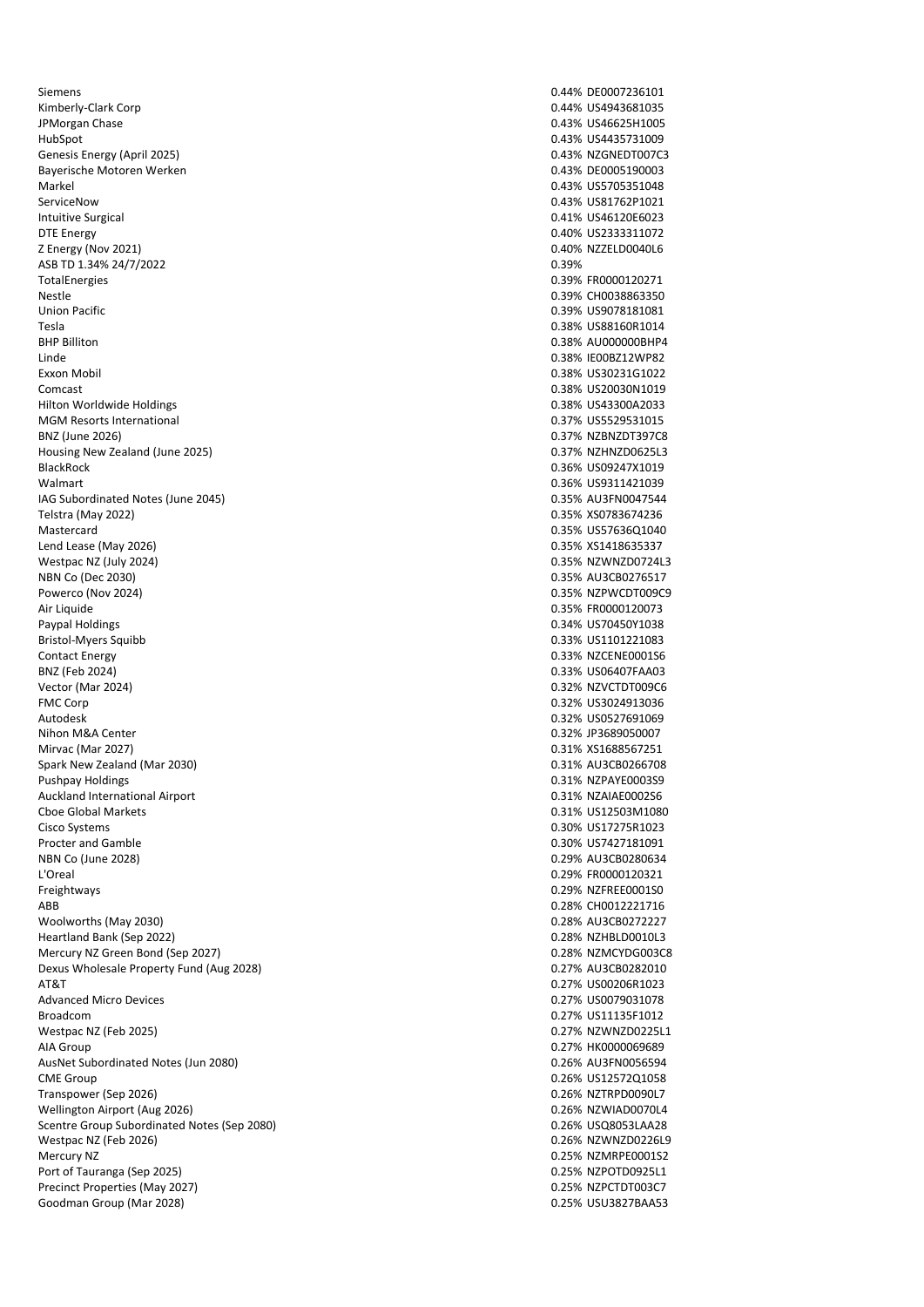IAG Subordinated Bond (Dec 2036) 0.25% AU3FN0055497 Fanuc Corp 0.25% JP3802400006 Westpac Subordinated Notes (Aug 2029) 0.25% XS1663477187 Telix Pharmaceuticals 0.25% AU000000TLX2 The Walt Disney Company **Districts** Company **1.1 Company** 2.24% US2546871060 Qualcomm 0.24% US7475251036 Macqaurie Bank (Jan 2025) **0.24% US55608RBE99** Verizon Communications 0.24% US92343V1044 Scentre Group Subordinated Notes II (Sep 2080) 0.24% USQ8053LAB01 Auckland Council Green Bond (Sep 2050) 0.24% NZAKCDT520C6 Schlumberger 0.23% AN8068571086 Chorus (Dec 2030) 0.23% NZCNUDT005C1 Mercury NZ Capital Bond (Nov 2049) 0.23% NZMCYDG002C0 Intel 0.23% US4581401001 Genesis Energy (Mar 2023) **Details and COVID-ENERGY COVID-ENERGY COVID-ENERGY COVID-ENERGY COVID-ENERGY COVID-**Auckland Airport (Apr 2023) 0.21% NZAIADT220L0 ANZ New Zealand Subordinated Notes (Sep 2031) 0.21% NZANBDT024C7 Lend Lease Green Bond (Oct 2027) **0.21% AU3CB0275550** Kiwi Property Group (Jul 2028) 2008 0.21% NZKPGD0050L3 Caterpillar 0.21% US1491231015 Kiwi Property Group 2008 2012 2020 2020 2020 2030 2030 2040 2040 2050 2050 2050 2050 2050 2060 2071 2080 2091 20 Wells Fargo & Co 0.20% US9497461015 Property for Industry (Oct 2025) **Department of the COVID-1000C1 0.20% NZPFIDT020C1** Kiwi Property Group (Nov 2025) 0.20% NZKPGD0040L4 Serko 0.20% NZSKOE0001S7 Contact Energy Green Bond (Aug 2024) 0.19% NZCEND0050L0 FedEx 0.19% US31428X1063 Daimler 0.19% DE0007100000 Crown Subordinated Notes 0.19% AU0000CWNHB7 SPDR S&P Oil & Gas Exploration ETF 0.18% US78468R5569 Transpower (Sep 2025) 0.18% NZTRPD0070L9 South32 0.18% AU000000S320 Mercury NZ Green Bond (Sep 2026) Coles Group 0.17% AU0000030678 Chorus 0.17% NZCNUE0001S2 ANZ Group SDG Subordinated Notes (Feb 2031) 0.17% AU3FN0055687 Kiwi Property Group (Aug 2023) Telstra (April 2025) 0.17% USQ8940FAA23 DuPont de Nemours 0.17% US26614N1028 ANZ New Zealand USD (March 2024) 2001 12:30 12:30 12:30 12:30 12:30 12:30 12:30 12:30 12:30 12:30 12:30 12:30 1 Meridian Energy **2.16% N2MELE0002S7 Meridian Energy 0.16% N2MELE0002S7** Goodman Property Trust (Sep 2030) 0.16% NZGMBDT006C9 Waypoint REIT (Sep 2028) 0.16% AU3CB0283059 Z Energy 0.15% NZZELE0001S1 Housing New Zealand (April 2030) 0.15% NZHNZD0230L2 Xero 0.15% NZXROE0001S2 Genesis Energy (Jul 2022) 2003 2009 0.15% NZGNEDT008C1 A2 Milk Company 0.15% NZATME0002S8 Spark New Zealand (Mar 2024) Downer EDI 0.15% AU00000DOW2 Brambles 0.15% AU000000BXB1 Kiwibank (Sep 2024) **0.15% N2KIWD0924L1** ANZ Group (Aug 2023) 0.15% XS0654831493 Arvida Group (Feb 2028) 2008 - 2012 12:30 0.15% NZARVDT001C7 Spark New Zealand (June 2026) 0.14% AU3CB0272466 Wesfarmers 0.14% AU000000WES1 Auckland Airport (Oct 2024) 0.14% NZAIAD0230L0 Wellington Airport (Apr 2030) Rio Tinto (a. 14% AU000000RIO1)<br>Cleanaway Waste Management (a. 14% AU000000RIO1)<br>Cleanaway Waste Management Cleanaway Waste Management<br>
Kiwi Property Group (Dec 2024)<br>
O.14% NZKPGD0030L5 Kiwi Property Group (Dec 2024) SKYCITY Entertainment Group 0.14% NZSKCE0001S2 Kiwibank (Oct 2027) 0.13% AU3CB0248300 Summerset Group 0.13% NZSUME0001S0 DraftKings 0.13% US26142R1041 Vector (Jun 2022) 0.13% NZVCTDT010C4 Infratil 0.13% NZIFTE0003S3 Cash Citi Margin (USD) 0.13% New Zealand

0.23% US06407F2B71 0.20% NZOCAE0002S0 0.17% GB0005405286 NVIDIA 0.16% US67066G1040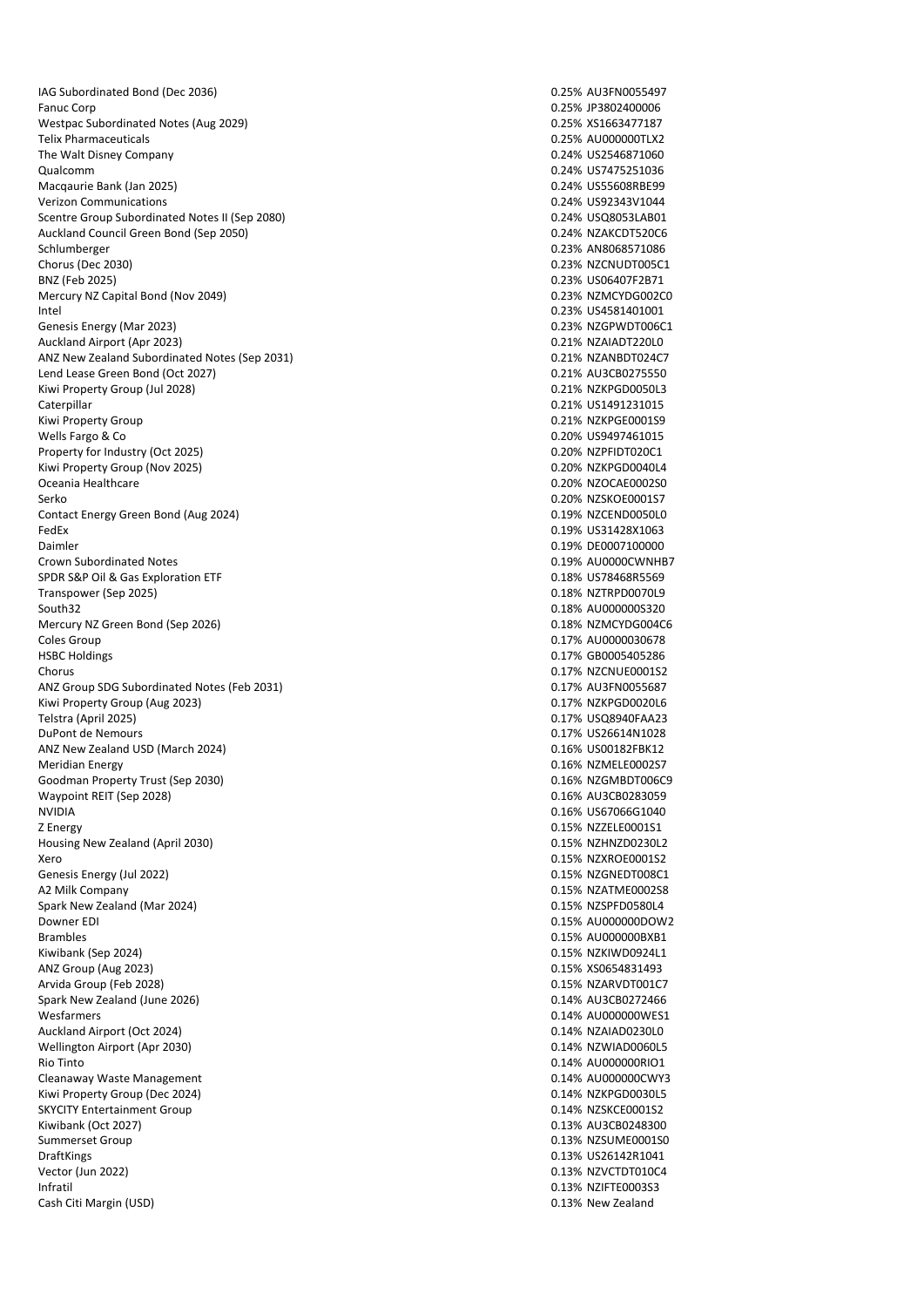Investore Property (Aug 2027) and the Contract of the Contract of the Contract of the Contract of the Contract of the Contract of the Contract of the Contract of the Contract of the Contract of the Contract of the Contract Goodman Property Trust (Sep 2028) and the control of the control of the control of the control of the control of the control of the control of the control of the control of the control of the control of the control of the Westpac NZ TD 1.175% 27/04/2022 0.12% 0.12% James Hardie Industries 0.12% AU000000JHX1 GPT (Sep 2024) 2024) 2023 0.12% AU3CB0256832 Amcor 0.11% AU000000AMC4 Iluka Resources 0.11% AU000000ILU1 Suncorp Group 6.11% AU000000SUN6 Transurban Group 0.10% AU000000TCL6 Wellington Airport (May 2023) Z Energy (Sep 2024) 0.10% NZZELD0050L5 Cash ANZNZ Margin (NZD) 0.10% Powerco (Sep 2022) 0.10% NZPWCDT007C3 NAB Subordinated Notes (Sep 2028) 0.10% AU0000NABPE2 Seven Group Holdings and Seven Group Holdings and Seven Group Holdings and Seven Group Holdings and Seven Group Holdings and Seven Group Holdings and Seven Group Holdings and Seven Group Holdings and Seven Group Holdings a NBN Co (Dec 2025) 0.09% AU3CB0276509 Auckland Airport (Nov 2023) **0.09% NZAIADT210L1** Newcrest Mining **Newcrest Mining** 2.09% AU00000000 NCM7 Precinct Properties (Dec 2021) 2009 0.09% NZPCTDT001C1 GPT (Aug 2022) 0.09% AU3CB0198075 AMS 0.08% AT0000A18XM4 Sydney Airport (Apr 2026) 0.08% USQ8809VAH26 Reliance Worldwide 2.08% AU000000RWC7 2.08% AU000000RWC7 Jumbo Interactive 0.08% AU000000JIN0 Waypoint REIT<br>Genesis Power Capital Bond (Jun 2047) <br>Genesis Power Capital Bond (Jun 2047) <br>G.O.8% NZGNEDG004C5 Genesis Power Capital Bond (Jun 2047) Synlait Milk Subordinated Bond (Dec 2024) 0.08% NZSMLDT001C4 Lend Lease Group 2008 AU000000LLC3 Kiwibank TD 1.25% 20/7/2022 0.07% 0.07% 0.07% 0.07% 0.07% 0.07% 0.07% 0.07% 0.07% 0.07% 0.07% 0.07% 0.07% 0.07% Heartland Bank (April 2024) **DEALLY ACCOMPTED 10.07% NOTE** Dubber Corp 0.07% AU000000DUB3 Ramsay Health Care 2012 12:00 12:00 12:00 12:00 12:00 12:00 12:00 12:00 12:00 12:00 12:00 12:00 12:00 12:00 12:00 12:00 12:00 12:00 12:00 12:00 12:00 12:00 12:00 12:00 12:00 12:00 12:00 12:00 12:00 12:00 12:00 12:00 12:00 Delegat's Group 0.07% NZDGLE000153 Arvida 0.07% NZARVE0001S5 Investore Property 0.07% NZIPLE0001S3 Transpower (Mar 2025) 0.07% NZTRPD0050L1 Computershare 2012 2013 2014 12:30 12:30 12:30 12:30 12:30 12:30 12:30 12:30 12:30 12:30 12:30 12:30 12:30 12:30 12:30 12:30 12:30 12:30 12:30 12:30 12:30 12:30 12:30 12:30 12:30 12:30 12:30 12:30 12:30 12:30 12:30 12:30 1 Telstra Corporation 0.07% AU000000TLS2 Argosy Property Green Bond (Oct 2027) Resmed 0.06% AU000000RMD6 Aurizon Holdings 0.06% AU000000AZJ1 Ryman Healthcare 0.06% NZRYME0001S4 NZ Govt Inflation Linked (Sep 2040) 0.06% NZIIBDT005C5 GrainCorp 0.06% AU000000GNC9 Brickworks 0.06% AU000000BKW4 Whitehaven Coal 2008 AU000000 UNITED AVEC 2008 AU00000 UNITED ASSAULTED AT A CONTRACT ON A CONTRACT ON A CONTRACT ON A CONTRACT ON A CONTRACT ON A CONTRACT ON A CONTRACT ON A CONTRACT ON A CONTRACT ON A CONTRACT ON A CONTR Chorus (Dec 2027) 0.05% N2CNUDT004C4 NAB Subordinated Notes (Nov 2031) 0.05% AU3FN0051587 Christchurch Airport (May 2024) 0.05% NZCIADT002C9 Beach Energy 0.05% AU000000BPT9 United Malt Grp 0.05% AU0000079691<br>Ampol Subordinated Notes (Dec 2080) 2008 2009 2012 2021 2022 2030 2040 205% AU3FN0057683 Ampol Subordinated Notes (Dec 2080) Deterra Royalties 0.05% AU0000107484 Wellington Airport (Sep 2031) 2013 12:00 12:00 12:00 12:00 12:00 12:00 12:00 12:00 12:00 12:00 12:00 12:00 12:00 12:00 12:00 12:00 12:00 12:00 12:00 12:00 12:00 12:00 12:00 12:00 12:00 12:00 12:00 12:00 12:00 12:00 12:00 1 Coles Group (June 2026) **0.05% AU3CB0268126** Westpac Perpetual Bond (USD) and the contract of the contract of the contract of the contract of the contract of the contract of the contract of the contract of the contract of the contract of the contract of the contract Move Logistics Group 0.05% NZMOWE000155 Oceania Healthcare (Sep 2028) 0.05% NZOCADT002C1 Sunrise Energy Metals 0.04% AU0000143729 Crown Resorts 0.04% AU000000CWN6 ANZ Group Perpetual Bond (USD) ANZ New Zealand Capital Notes 0.04% NZANBDT013C0 BPI No 1 Senior Bond (Sep 2025) 0.04% AU3FN0020186 Appen 0.04% AU000000APX3 Goodman Property Trust (May 2024) 0.04% NZGMBDT004C4 TR Group (Oct 2026) 0.04% NZTRGD1026L9 Chorus (Dec 2028) 0.03% NZCNUDT003C6 Cash OMF Margin (USD) 0.03% Cash Citibank (JPPY) 0.03% Peet (June 2024) 0.03% AU3CB0262210 Stride Stapled Group 0.03% NZSPGE0001S2

0.07% AU000000IPL1